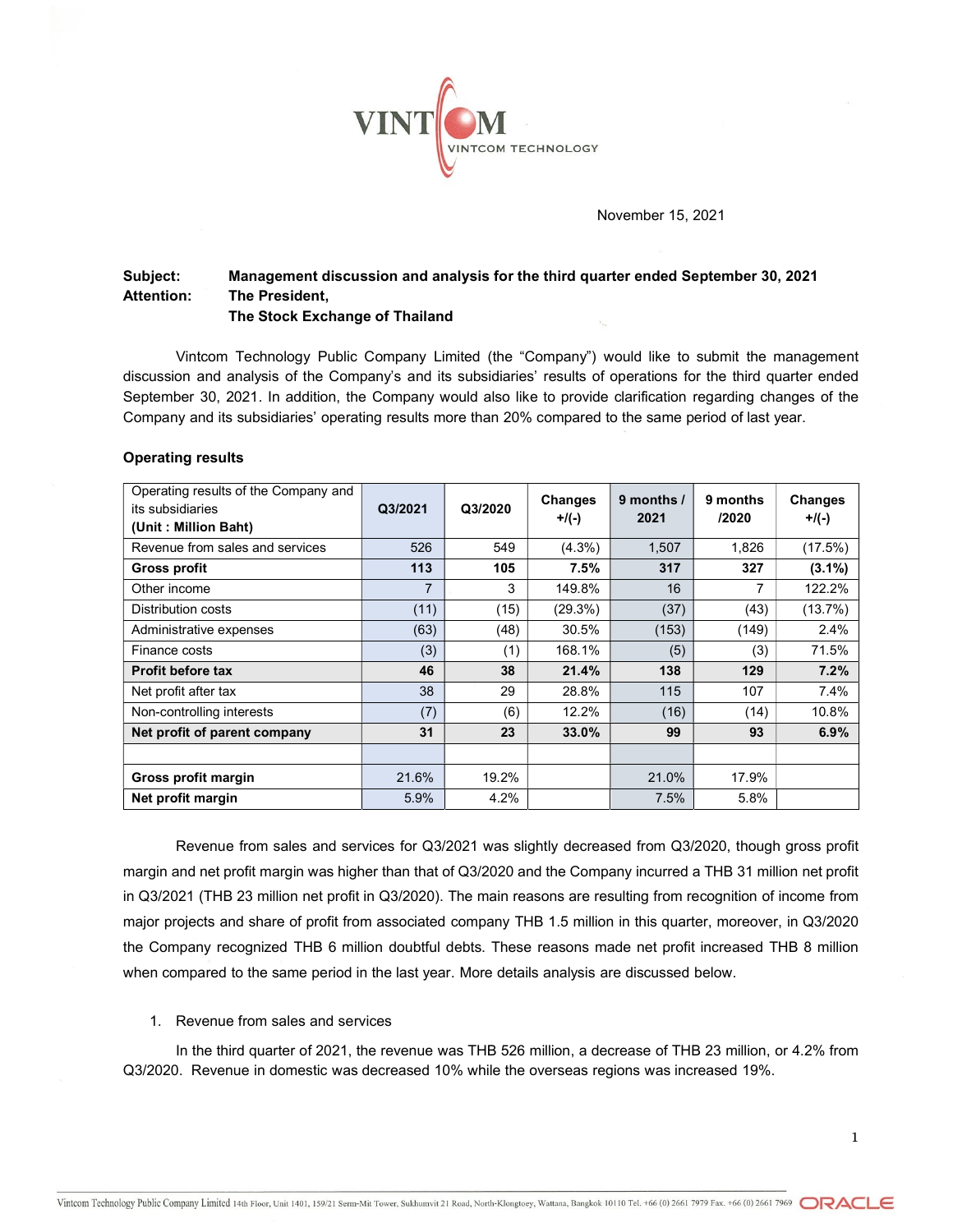

## 2. Gross profit

For Q3/2021, gross profit was THB 113 million (Q3/2020: 105 Million Baht). Gross profit margin was 21.6%, a slightly higher than the last year (Q3/2020: 19.2%).

#### 3. Distribution costs

In Q3/2021, distribution costs was THB 11 million, 29.2% decrease from last year. Distribution costs was 2.0% of total revenue (Q3/2020: 2.8%). Lower percentage of distribution cost to total revenue was a result of cost reduction and control measures in respect of staff expense, commission and marketing expenses.

#### 4. Administrative expenses

Administrative expenses of Q3/2021 was THB 63 million, increase from Q3/2020 which was THB 48 million. In general, the administrative expenses consisted of staff expense, rental and office-facility service expenses, depreciation and amortization etc. The administrative expenses was 11.8% of total revenue, which was higher than last year (8.7% in Q3/2020) due to increasing in staff expense.

#### 5. Net profit and Net profit margin

Net profit of Q3/2021 was THB 31 million, an increase of THB 8 million or 33.0% from the same period in last year. The net profit margin for Q3/2021 was 5.9% (Q3/2020: 4.2%).

# Financial Position

#### Assets

A majority of assets were account receivables and other receivables, goodwill, and cash and cash equivalent. Total assets as at September 30, 2021 and December 31, 2020 were THB 1,323 million and THB 1,461 million, respectively. The decrease in total assets by THB 138 million, or 9.4% was mainly due to a decrease in cash and cash equivalent and account receivables.

Cash and cash equivalent as at September 30, 2021 and December 31, 2020 was THB 188 million and THB 285 million, respectively. The decrease THB 97 million was resulted from repayments for payable deriving from business combination and short-term loans from financial institutions.

Account receivables and contract assets as at September 30, 2021 and December 31, 2020 were THB 732 million and THB 770 million, respectively, decreased THB 38 million.

Investment in associates as at September 30, 2021 was THB 19 million. This was the investment in 22% equity interest in M Intelligence.

Goodwill amounting to THB 210 million arose from purchase of 100% shares of I-Secure.

#### Liabilities

83% of total liabilities was current and consisted of trade and other current payables, short-term loans from financial institutions, and contract liabilities. A significant amount of non-current liabilities was trade and other current payables, and the provisions for employee benefits. Total liabilities as at September 30, 2021 and December